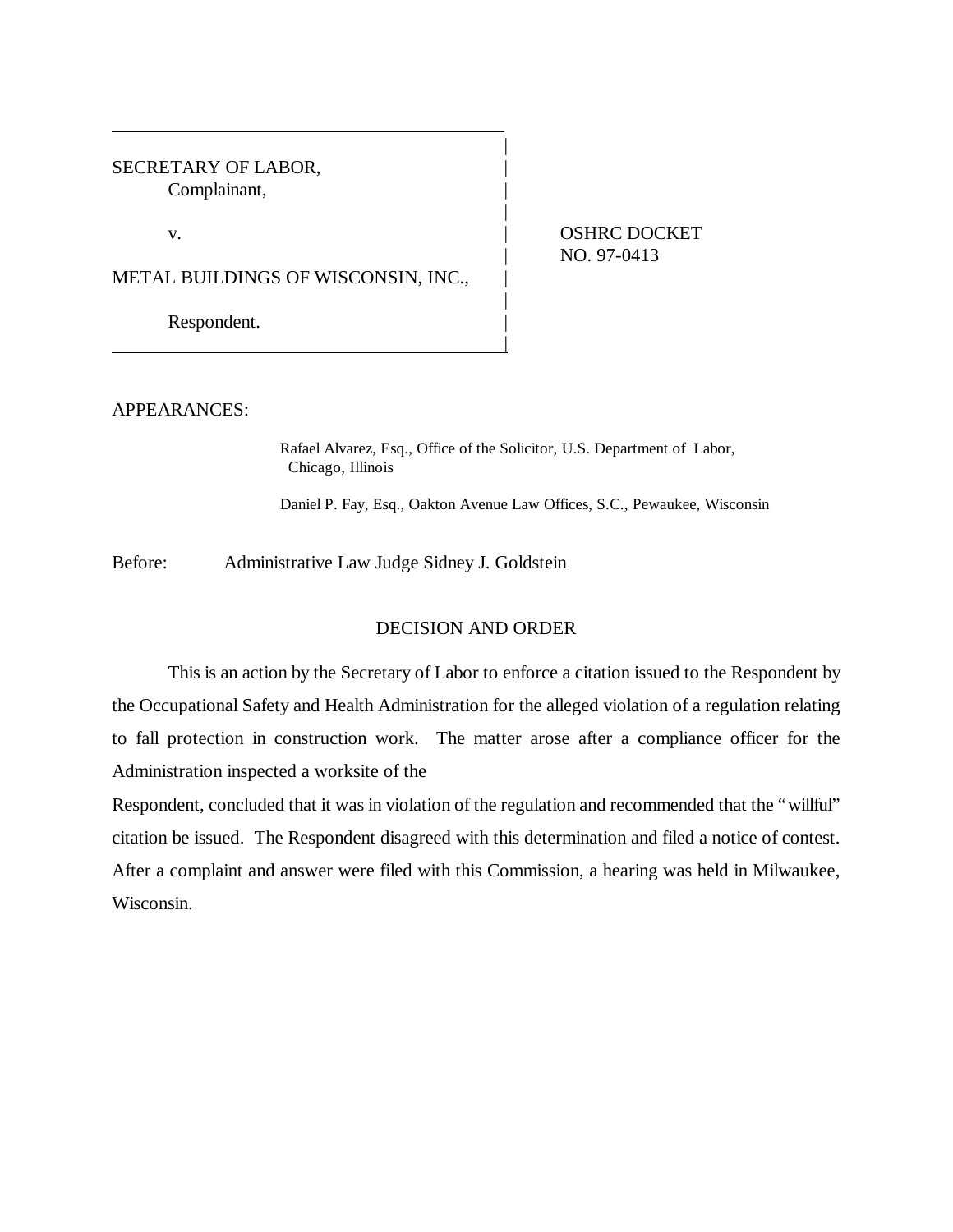The citation charged that:

Safety nets were not provided when workplaces were more than 25-feet above the ground or water surface, or other surface(s) where the use of ladders, scaffolds, catch platforms, temporary floors, safety lines, or safety belts were impractical.

(a) Fall protection (safety nets or any other effective alternative fall protection) was not provided for an employee installing steel decking on the metal structure (bar joists) of the building, located at 11500 80th Avenue, Pleasant Prairie, Wisconsin. This condition exposed the employee to a potential fall hazard of 37 feet to the ground below.

in violation of the regulation found at 29 C.F.R. §1926.105(a) which reads as follows:

## §1926.105 Safety nets.

 (a) Safety nets shall be provided when workplaces are more than 25 feet above the ground or water surface, or other surfaces where the use of ladders, scaffolds, catch platforms, temporary floors, safety lines, or safety belts is impractical.

The salient facts are not in substantial dispute and may be briefly summarized. In response to a fatality at a Respondent's worksite, an Administration compliance officer investigated the mishap and ascertained that Respondent employed workers to lay metal decking on a building approximately 37 feet high. Employees installing the decking wore no fall protection, and one worker fell through a space in the decking. Safety nets were not used because of a fire hazard. Instead, the Respondent utilized a safety monitoring system whereby one person observed the work as it progressed, identified the hazards, and took corrective action where necessary.

The citation was issued because safety nets were not provided when the workplace was more than 25 feet above ground level, where ladders, scaffolding, cable platforms, temporary floors, safety lines and safety belts were impractical. The inspector was of the view that some sort of safety net was practical and could have been utilized.

After the accident the Respondent finished the job with harnesses and lanyards. The inspector categorized the failure to use fall protection as a "willful" violation of the regulation because some type of fall protection was feasible, because the Respondent had knowledge of the standard and its background, because its supervisors had OSHA training in fall protection, and because it failed to train employees properly.

Complainant's Assistant Area Director reviewed and affirmed the compliance officer's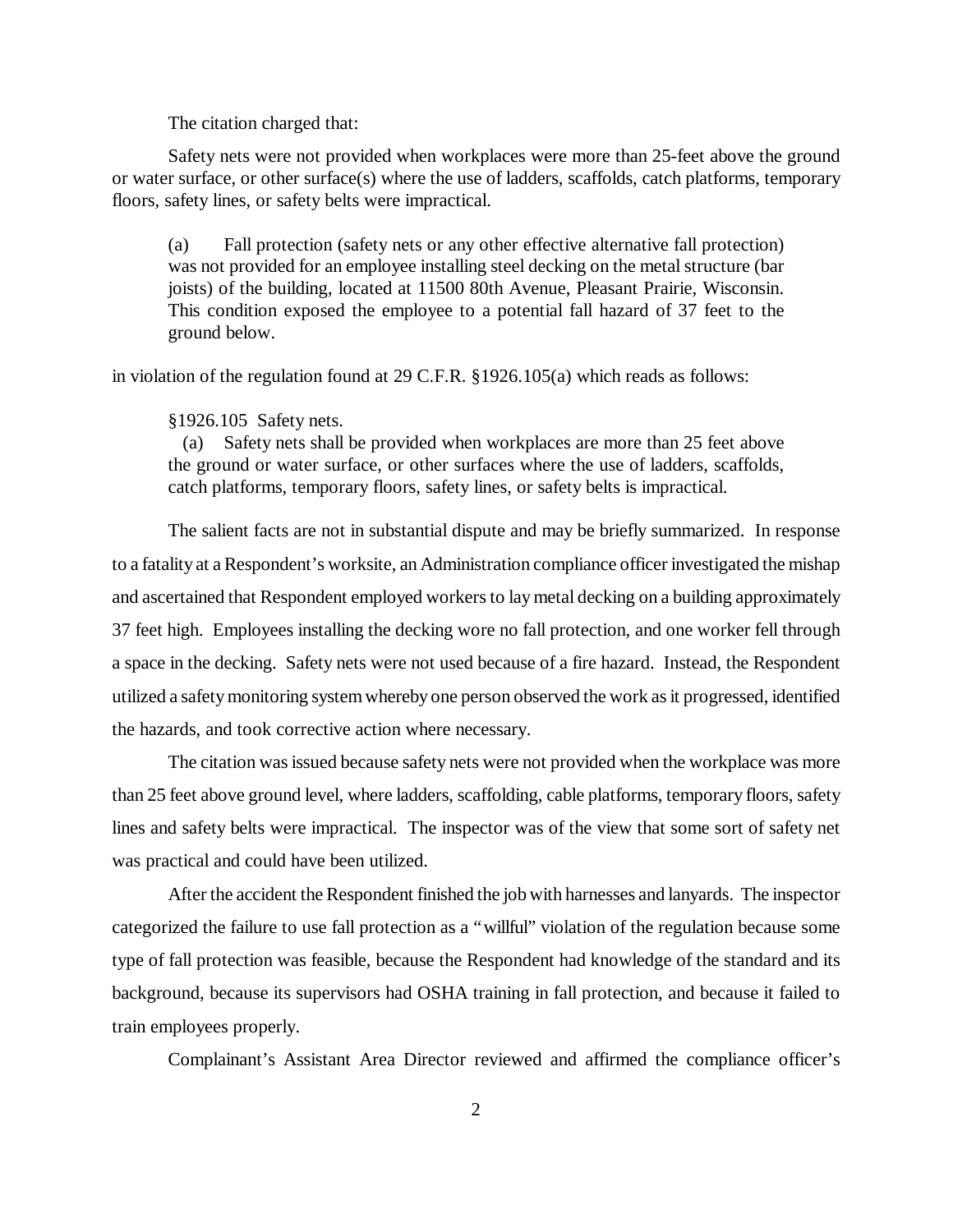classification of the citation as "willful." He also concluded that safety belts would have been practical.

An experienced iron worker employed by the Respondent acted as foreman and safety monitor on the job. He was responsible for flagged areas, assuring that unauthorized personnel did not enter the danger zone. Workers on the roof were not tied off, and the company did not use safety nets because welding took place nearby. Employees could have used harnesses but did not do so until after the accident. The Respondent had a fall protection plan; and each employee was required to read and to sign the document. The foreman added that at his safety position he observed workers during edging duties and could communicate with them if necessary. He made sure that no one worked on the roof unless authorized to do so.

Other evidence in the record is to the effect that Respondent is very safety minded and earned seven safety plaques in the last fifteen years. Safety priority includes foreman training, weekly tool box talks, and on the job training. A part owner of the Respondent also testified that it was not feasible to tie off decking workers or to utilize safety nets. Therefore he was under the impression that a fall monitoring system would satisfy the requirements of the regulation. In his opinion employees had a good fall protection program.

The president of the Respondent confirmed the safety awards, adding that the company spends lots of time on safety matters. He thought nets were not practical. New employees undergo an apprenticeship, including safety and fall protection procedures. The Respondent now uses safety lines and harnesses.

Under the foregoing circumstances the Complainant argues that the Respondent was in violation of the standard at 29 C.F.R. §1926.105(a) as charged in the citation.

On the other hand Respondent contends that the workers on the roof were doing leading edge work, and that the requirements of Subpart M of the regulations discuss various other fall protection plans.

The facts in this case closely parallel the situation in *Secretary of Labor v State Sheet metal Co*., OSHRC Docket Nos. 90-1620 and 90-2895, 16 OSHC 1155, 4/27/93. There also the company was installing roofing decking. In one of the cases the company was working on a one story warehouse 27 feet high, 148,000 square feet of floor space and was constructed in sections or "bays."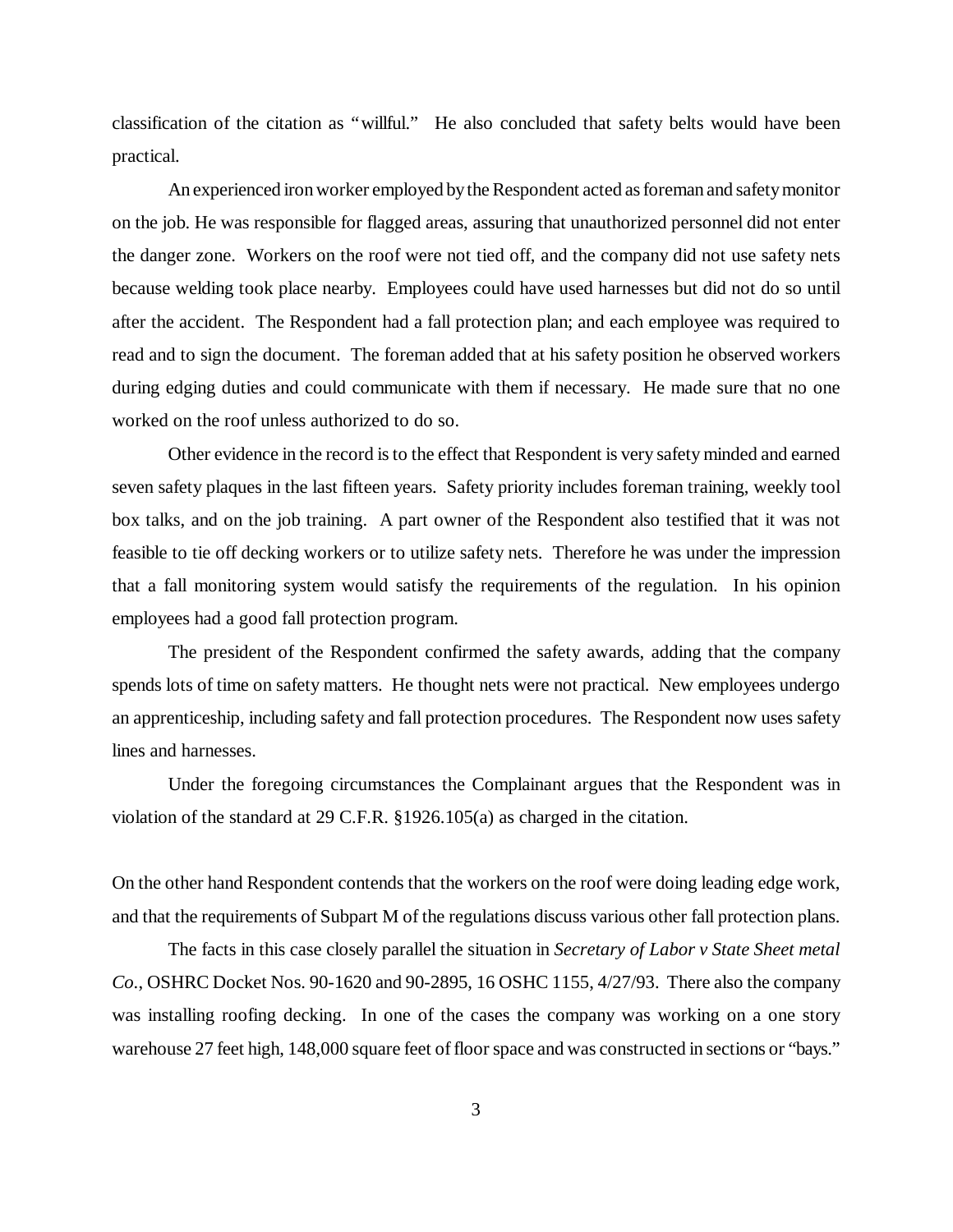There was no fall protection. Nets were not used because they were difficult and expensive. In that case the commission held that a *prima facie* violation of Section 1926.105(a) is established if the Secretary can show that employees were subject to falls of 25 feet or more, and none of the safety devices listed in the standard were utilized. The essential facts are (1) that the building was more than 25 feet high; and (2) that no fall protection was being used.

In the current case there is no question that employees were exposed to falls of over 25 feet; that management knew that employees worked at the edge of decking; and that no fall protection was being used. The fact that other members of the industry did not use nets is not dispositive.

Respondent mentioned that there was difficulty with some of the suggested safety measures. However, the Commission has ruled before such a defense is considered, an employer must prove that the hazards caused by complying with the standard are greater than those encountered by not complying; that alternative measures of protecting employees were either used or not available; and that application for variances under Section 6(d) of the Act would be inappropriate.

Before an employer elects to ignore the requirements of the standard at 29 C.F.R. §1926.105(a) because compliance would create a greater hazard, the employer must explore all possible alternatives and is not limited to those methods of protection listed in the standard. Again, before an employer is excused from ignoring the

 standard's requirements and leaving its employees unprotected, it must show that it explored all possible alternative forms of protection.

Under the terms of the standard, nets are the least preferred means of protecting employees. If one of the other methods specified can be used, it should be used.

The record discloses that after a second fall, the Respondent adopted fall protection measures, thus establishing that alternatives to netting were available and practical.

In conclusion I find that Section 29 C.F.R. 1926.105(a) is applicable in the current matter; and that the Respondent was in violation of this section of the regulations.

## Willful Violation

The term "willful violation" has been defined as follows:

A willful violation is one committed with intentional, knowing or voluntary disregard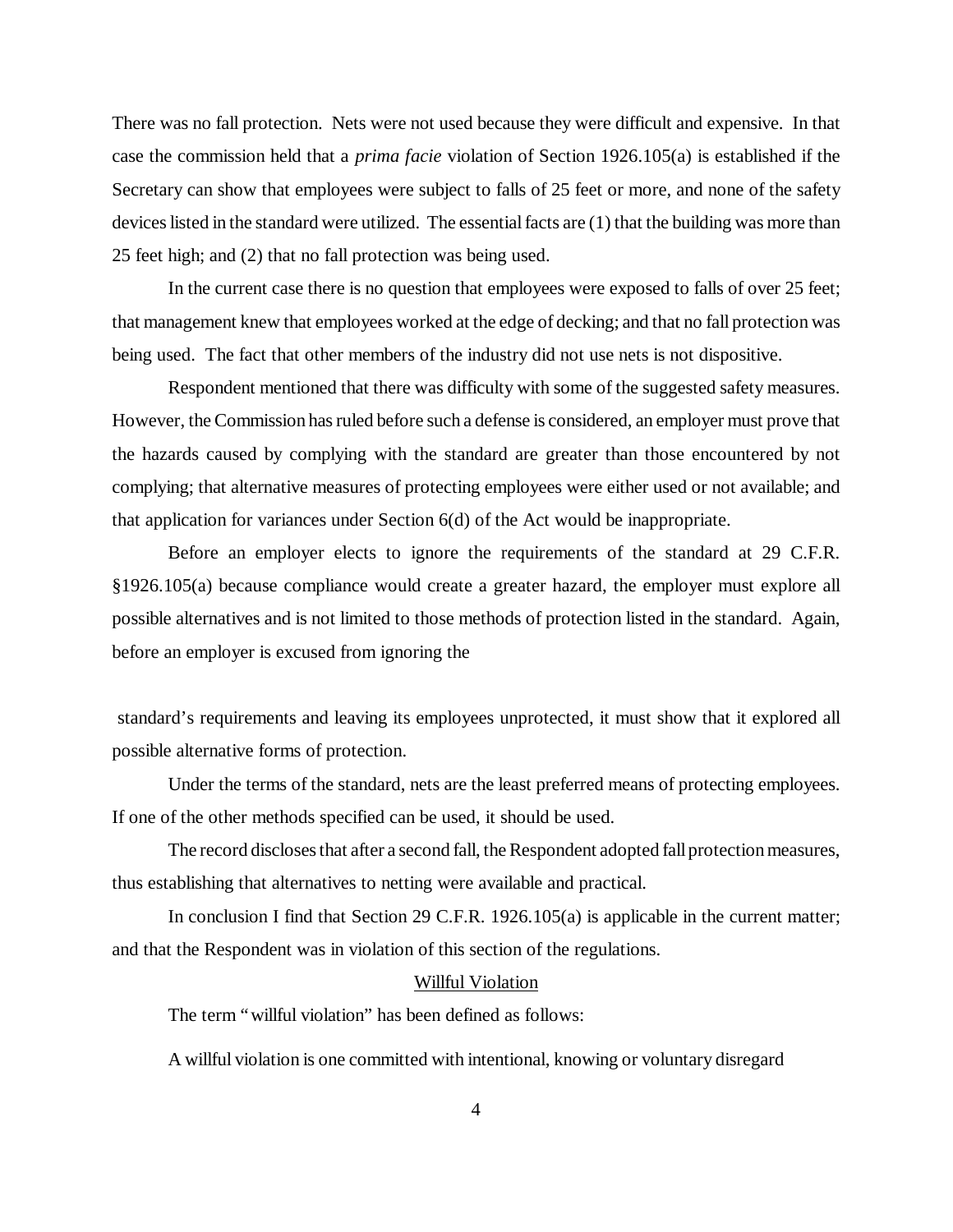for the requirements of the Act, or with plain indifference to employee safety. *E.g., Williams Enterprises, Inc*., 13 BNA OSHC 1249, 1256-57, 1986-87 CCH OSHD ¶27,893, p. 36,589 (No. 85-355, 1987). It is differentiated from other types of violations by a "heightened awareness -- of the illegality of the conduct or conditions -- and by a state of mind -- conscious disregard or plain indifference." *Id.*

*Calang Corp*., 14 BNA OSHC 1789, 1791, 1990 CCH OSHD ¶29,531 (No. 85-319, 1990).

As noted, the compliance officer recommended and the Administration adopted his conclusion that the infraction was willful in nature, resulting in a suggested penalty of \$42,000.00. The classification of willful was based on his opinion that some type of fall protection was feasible and because the Respondent had knowledge of the standard and its background, its supervisors had OSHA training, and it did not investigate all fall protection options.

On the other hand, the record discloses the Respondent had a fall protection plan in effect, and the company foreman acted as a safety monitor on the project. He cordoned off the danger area, prevented unauthorized employees from entering the danger zone, and warned decking workers if they were too close to the edges. Further, there is testimony to the effect that the Respondent is very safety minded, was awarded at least seven plaques for its attention to safety on the job, conducted weekly tool box talks, and furnished all employees safety and fall protection training.

From the facts in this case I cannot conclude that the Respondent intentionally or knowingly disregarded the requirements of the Act. Indeed, the company believed it was following the requirements of another section of the regulation by having a safety monitor observing the progress of the edging. Thus the Respondent did not willfully disregard or exhibit plain indifference to the regulation.

While the Respondent's failure to comply with the regulation in issue was not willful, it does come within the meaning of "serious" which is defined in Section 17(k) of the Occupational Safety and Health Act of 1970 as follows:

(k) For purposes of this section, a serious violation shall be deemed to exist in a place of employment if there is a substantial probability that death or serious physical harm could result from a condition which exists, or from one or more practices, means, methods, operations, or processes which have been adopted or are in use in such place of employment unless the employer did not, and could not with the exercise of reasonable diligence, know of the presence of the violation.